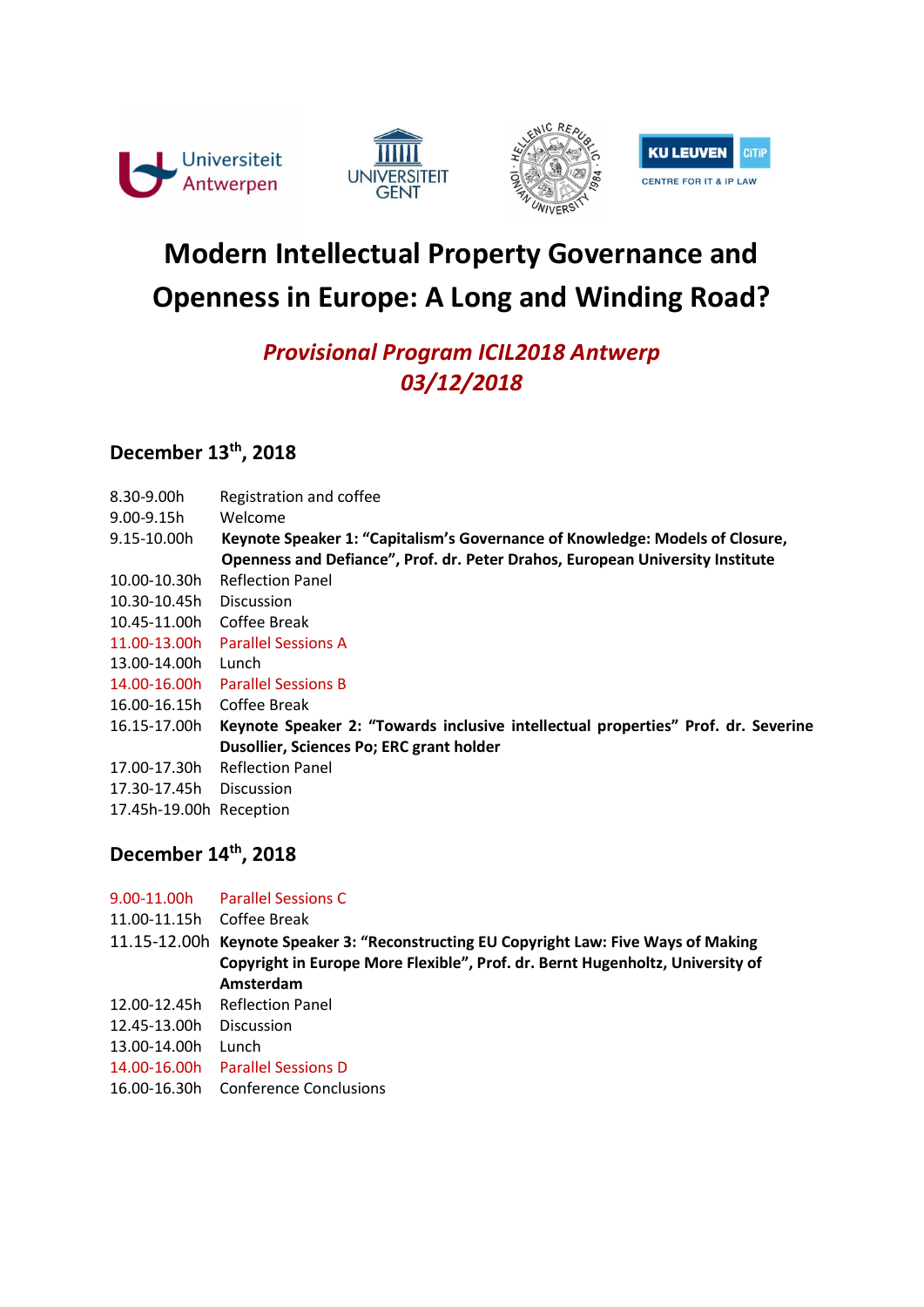## Parallel Sessions December 13<sup>th</sup>, 2018

#### Parallel Sessions A

#### 11.00-13.00h

#### Session A1: Blockchain, IP Governance and Collective Rights Management

#### Chair: Christine Frison, University of Antwerp (Belgium)

Collective Management Organizations as Fiduciaries and Blockchain's Potential for Copyright Management, Georg Bouchayar, Ionian University (Greece)

An Investigation into a New Audit Method Applicable to Collective Management Organization Members in the European Union: a Royalty Audit-Driven Legal Perspective, Graeme Gilfillan, School of Business and Governance, North West University (Africa)

Blockchain Technology for IP Management & Governance: Exploring its Potential to Restore Trust and Resilience in the Plant and Biomedical Sectors, Christine Frison, University of Antwerp (Belgium), Thomas Gils, DLA Piper (Belgium) & Esther van Zimmeren, University of Antwerp (Belgium)

Copyright Law and Blockchain Content Supply Chains, Bianca Hanuz, University of Liverpool (UK)

#### Session A2: Copyright Reforms - Conceptual

Chair: Prof. dr. Marie-Christine Janssens, University of Leuven (Belgium)

Copyright and the Panoptic Sort, Prof. Dan L. Burk, University of California, Irvine (US)

Genetic Copyright: An Alternative Method for Protecting and Using Essential Public Knowledge Assets?, Prof. dr. Nicola Lucchi, International Business School, Jönköping University (Sweden)

Building Castles in the Sand: A Critical Analysis of the EU Nomotechnique Framework for Copyright Protection Online, Branka Marusic, Stockholm University (Sweden)

Rethinking the Philosophy of Copyright Law: Lessons from Africa to Europe?, Abayomi Al-Ameen, University of Brunei Darussalam (Brunei)

#### Session A3: The Functions of IPRs and Limitations

Chair: Prof. dr. Geertrui Van Overwalle, University of Leuven (Belgium)

Functional Change of Patents in Public Basic Science, Michael Neumann, University of Bayreuth (Germany)

The Role of Intellectual Property Rights for SME Growth, An Cosaert, AMS/University of Antwerp (Belgium)

The functions of IPRs and limitations in the context of Standard Essential Patents, Eric Sergheraert, Darts IP/Professor Lille University

Balancing Economic Benefits and Human Rights in European Patent law: A Co-operative Model of Relationship, Sadaf Shariat, University of South Wales (UK)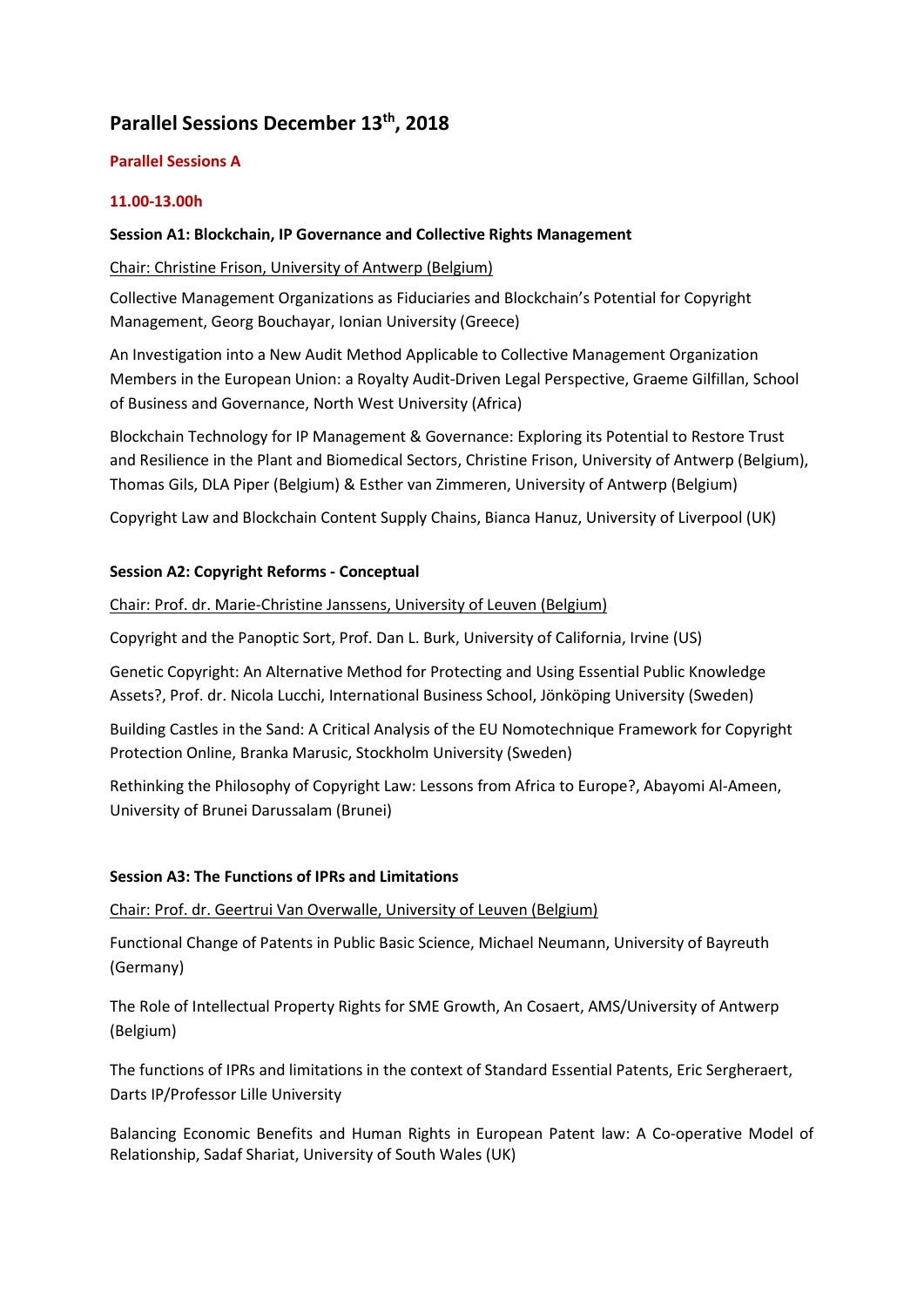#### Parallel Sessions B

#### 14.00-16.00h

#### Session B1: Open Innovation, IP Ownership & Collaborations and Trust

#### Chair: Prof. dr. Esther van Zimmeren, University of Antwerp (Belgium)

IP Centred Governance (contractual and relational) Modes Along Collaborative Health Innovation Platforms - The Relevance to "Valley of Death" Metaphor, Krishnamani Jayaraman, Maastricht University (The Netherlands)

Patent Ownership in R&D Partnerships: How Accessible are Co-developed Inventions?, Arina Gorbatyuk, University of Leuven (Belgium)

A Micro-perspective on the Governance of Openness, Dr. Jakob Wested, Center for Advanced studies in Biomedical Innovation Law, University of Copenhagen (Denmark)

#### Session B2: (Trade) Secrecy and Remedies for Cybercrime

Chair: Prof. Dan L. Burk, University of California, Irvine (US)

Trade Secrets and the Right to Information, Prof. Sharon Sandeen, Mitchell Hamline School of Law

Vehicle data controls: Balancing interests under The Trade Secrets Directive and the GDPR, Freya Van Den Boom, Bournemouth University (UK)

Digital Remedies: The Devil is in the Technological Details, Dr. Maayan Perel, Haifa University (Israel)

#### Session B3: Copyright and Data Protection Reforms

Chair: Prof. dr. Marie-Christine Janssens, University of Leuven (Belgium)

Fixing Copyright Reform: How to Address Online Infringement and Bridge the Value Gap, Dr. Joao Pedro Quintais, University of Amsterdam (The Netherlands)

Opening IP Eyes on the Blindness World, Karolina Sztobryn, Faculty of Law and Administration, University of Lodz (Poland)

Data Protection and the Cross-border Exchange of Data in Private International Law, Prof. dr. Paul Torremans, University of Nottingham (UK)

The Right to Access to Information Under the GDPR, Prof. dr. Maria Botti, Anastasia Michailaki, Maria Nikita, Ionian University, Fereniki Panagopoulou, Panteion University (Greece)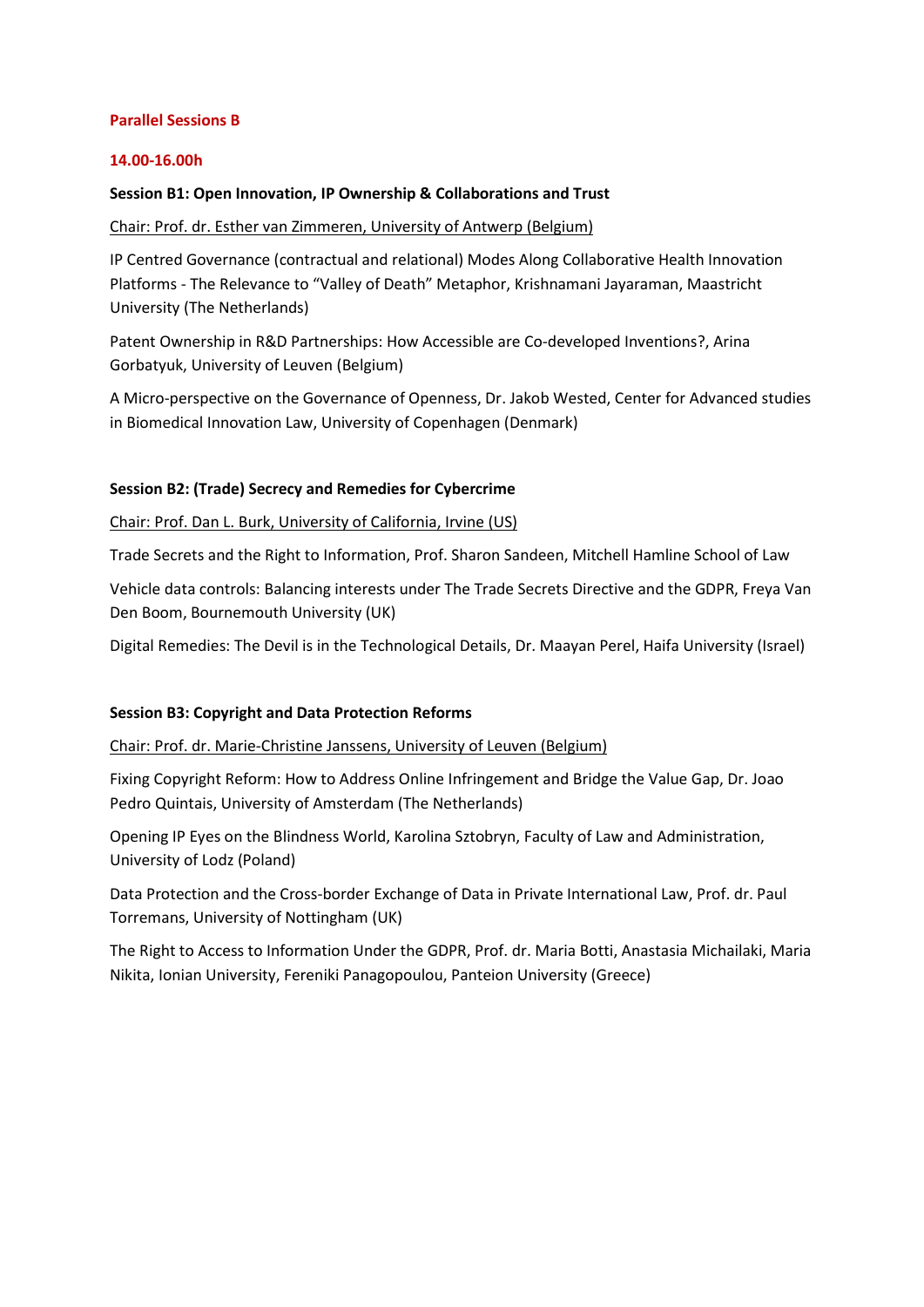### Parallel Sessions December 14<sup>th</sup>, 2018

#### Parallel Sessions C

#### 9.00-11.00h

#### Session C1: Openness, Transparency & Copyright Governance

#### Chair: Dr. Nikos Koutras, University of Antwerp (Belgium)

The Costs of Open Access at the University of Antwerp, Rudi Baccarne, Library University of Antwerp (Belgium)

Towards an Enhanced Copyright Governance via Multilevel Consultations, Dr. Nikos Koutras, University of Antwerp (Belgium)

On the Eve of Web-harvesting and Web-archiving in Greece in the Openness era, Marinos Papadopoulos, IP lawyer (Greece)

Designing Laws to Promote Openness and Transparency in the Handling of Personal Data: The Obligation of Organisations to Notify Affected Individuals of Data Breaches, Prof. dr. Niloufer Selvadurai, Macquarie University (Australia) (Skype)

#### Session C2: Patents, SPCs, Big Data and Innovation in the Biomedical Sector

#### Chair: Prof. dr. Geertrui Van Overwalle, University of Leuven (Belgium)

Artificial Intelligence, Personalised Medicine and Intellectual Property Rights: Openness Revisited, Dr. Katerina Sideri, Bioethics Institute, University of Ghent (Belgium)

Changes in the Medical Devices Regulatory framework and its impact on the Medical Device Industry: From the Medical Devices Directives to the Medical Devices Regulations, Magali Contardi, University of Alicante (Spain)

To Link, Or Not To Link? That Is the Question: Analysis of the Medicines Patent Pool as an Alternative Incentive Model for Delinking Research and Development Costs from the Prices of Pharmaceutical Products, Alebe Linhares Mesquita, Munich Intellectual Property Law Center (Germany)

#### Session C3: Artificial Intelligence & TDM

#### Chair: Prof. Dan L. Burk, University of California, Irvine (US)

Limitations to Text and Data Mining and Consumer Empowerment: Making the Case for a Right to "Machine Legibility", Dr. Rossana Ducato, UCLouvain and Université Saint-Louis (Belgium)

The Implications of Referring of Computer Generated Works to the Public Domain, Dr. Akbar Ismanjanov, Westminster International University in Tashkent (Uzbekistan)

AI's Creations and Copyright: Friends, or Enemies?, Jan Zibner, Masaryk University (Czech Republic)